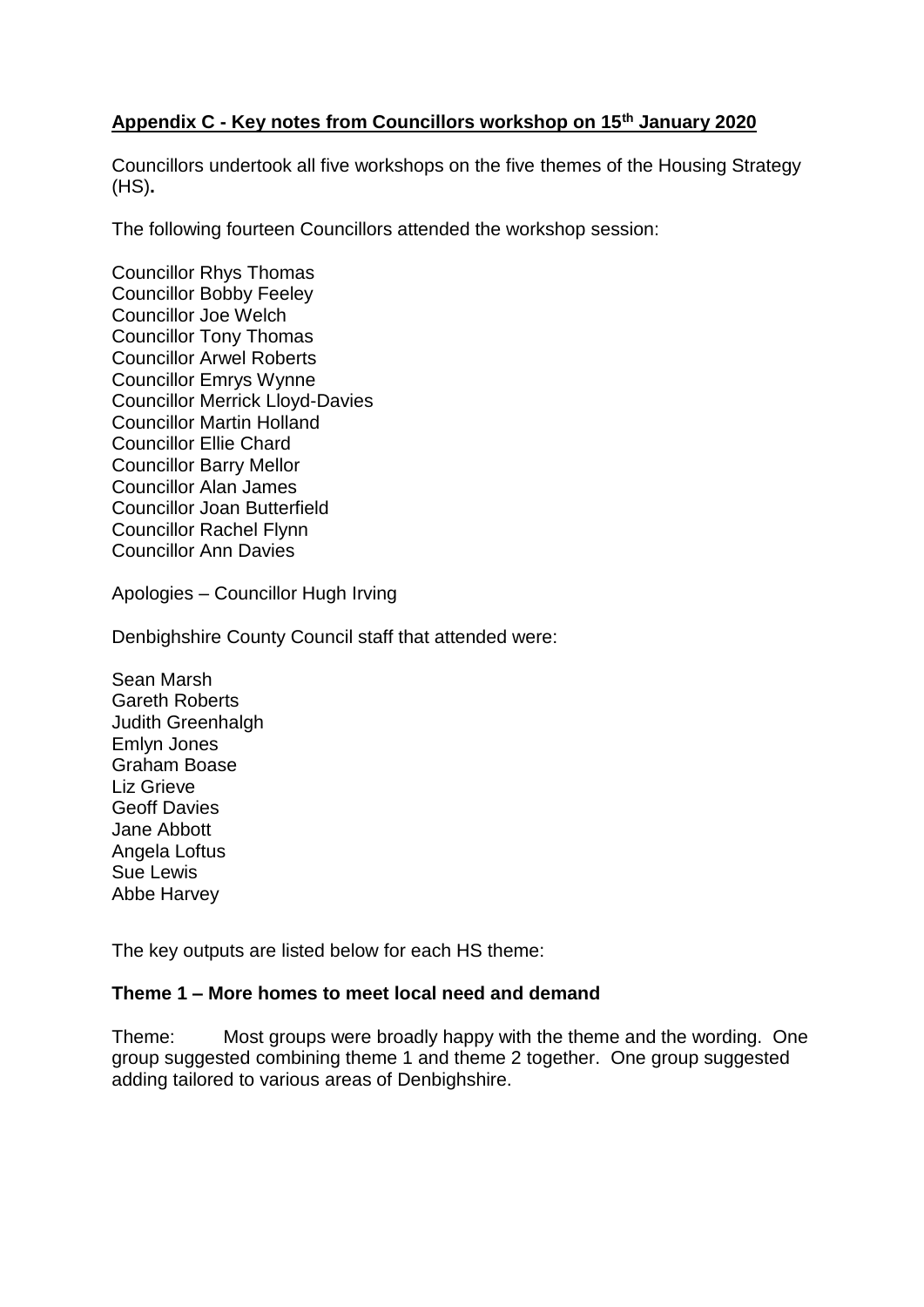Outcomes:

Most groups supported the outcomes – one group questioned prioritising Gypsies & Travellers

Potential actions to include:

- $\triangleright$  To build larger homes to give greater flexibility of use
- ▶ Build smaller homes as per Local Housing Market Assessment
- $\triangleright$  More action on empty homes (key actions mentioned by all groups)
- $\triangleright$  Develop a hall of residence approach to shared housed for younger people
- $\triangleright$  Empty was mentioned by all the groups high priority for Councillors. They are a wasted resource
- $\triangleright$  Gypsy and travellers about meeting the genuine need near facilities. Not an easy solution
- $\triangleright$  Tailored housing need approach area specific
- $\triangleright$  Affordability for local people is key
- $\triangleright$  Low incomes generally in the County
- $\triangleright$  Questioned the capacity of local builders to provide enough homes
- $\triangleright$  Affordable definition different tenures including rented (not just ownership options)
- $\triangleright$  Historically low interest rates and housing is currently a good investment
- $\triangleright$  Temporary accommodation for homeless people more options and better quality
- > The importance of more types of move-on accommodation (Council should purchase more of these properties)
- $\triangleright$  Older people more housing options for them
- $\triangleright$  Young people more housing options for them
- Use of evidence of housing need Local Housing Market Assessment
- $\geq 3$  bedroom Council house should be converted into two flats
- $\triangleright$  People with disabilities struggle to find move-on accommodation
- $\triangleright$  More smaller properties including bungalows. More housing management moves to free up larger homes but moving tenants to smaller properties
- $\triangleright$  Loneliness for all generations is a real issue
- $\triangleright$  Bed blocking in hospital because homes are not suitable
- $\triangleright$  Good neighbour approach Wardens have been taken away
- $\triangleright$  Range of different accommodation is needed
- $\triangleright$  New build services are a key consideration doctors, education, etc.
- $\triangleright$  Local Development Plan remove allocated sites that have not come forward (have had sufficient time to bring them forward)
- $\triangleright$  Apartment above the shops to aid the regeneration
- $\triangleright$  Gypsies and Travellers need to be balanced with homelessness
- $\triangleright$  Rural areas decreasing numbers of Welsh speakers with new developments
- $\triangleright$  Quality of housing is key should be 2 bedroom minimum to provide more flexibility of use
- $\triangleright$  General flexibility of properties single then couple and then children (needs change)
- $\triangleright$  Rhyl West need to avoid 1 bedroom properties so previous mistakes are not repeated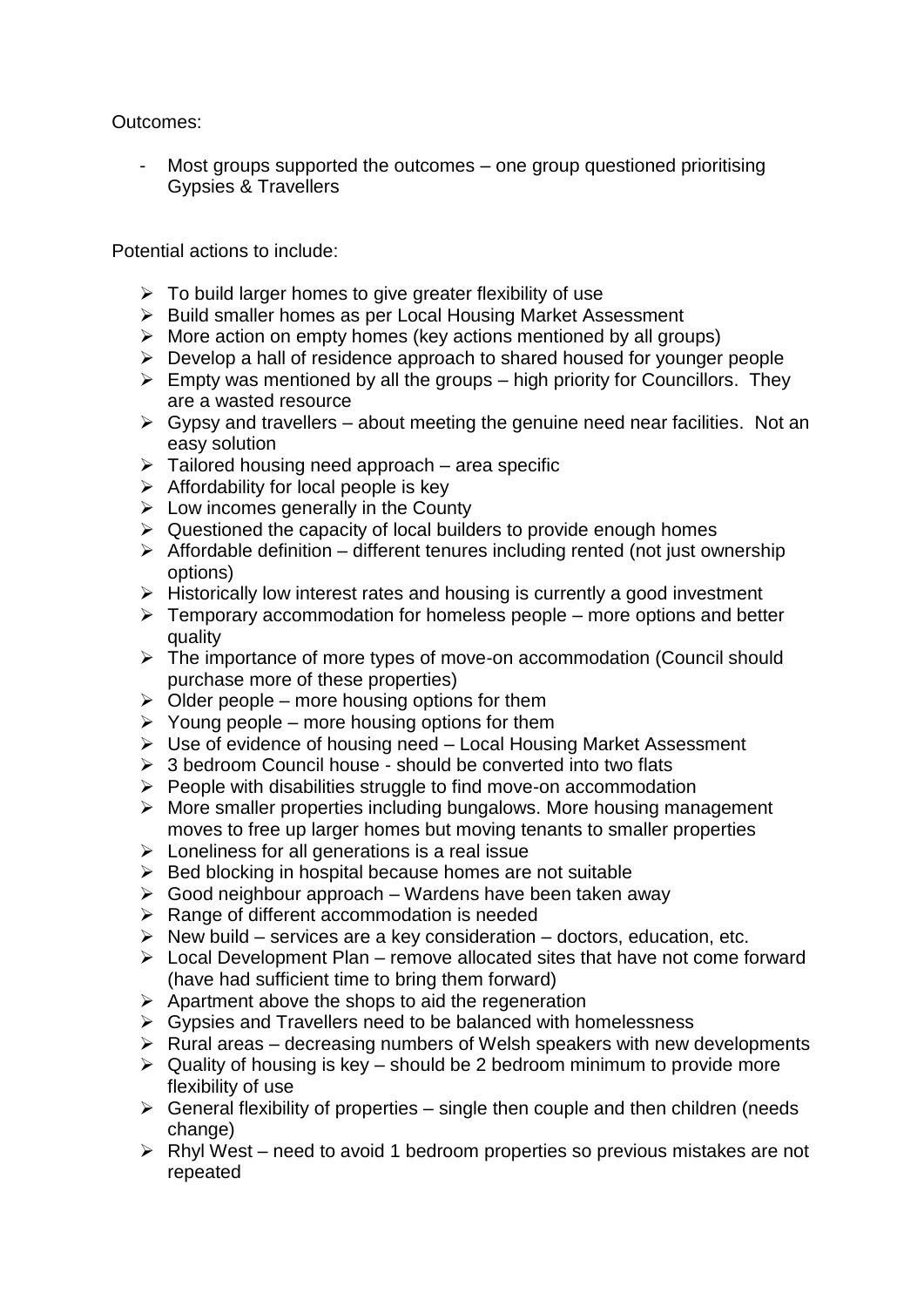- $\triangleright$  Gypsies & Travellers have unauthorised sites need estimates are too low
- $\triangleright$  Link between housing and employment
- $\triangleright$  Partnerships with colleges upskilling young people is key

## **Theme 2: Creating a supply of affordable homes**

Theme: Should still be a separate theme (affordable homes) – The majority of participants in the workshop, still felt that affordable housing still warranted a separate focus, rather than being subsumed into theme one, although it was accepted that there was a lot of commonality between the themes.

Outcomes:

- 1. Improved supply of affordable housing of all types and tenure across the **County**
- 2. Working with partners to maximise affordable housing development
- 3. An increase in applicants registered on the affordable housing register

It was recognised that good work had been achieved on all three of the outcomes, but 1 & 2 remained relevant and it was felt they should be retained. Outcome 3, whilst a huge increase has been seen in numbers, it was felt that publicity around the role of Tai Teg, should be highlighted and a simplification of affordable housing should be sought, as many people still did not understand the difference between affordable and social housing.

Potential actions to include:

- $\triangleright$  Investigate further temporary/emergency/long term accommodation options
- $\triangleright$  Innovate for homeless solutions
- $\triangleright$  Housing mix should reflect the need locally (LHMA)
- > Housing contributions based on household but perhaps should be bedrooms instead
- $\triangleright$  More housing aimed at younger people
- $\triangleright$  More different types of housing including bungalows
- $\triangleright$  There is a shortage of affordable rented housing in rural areas
- $\triangleright$  More bungalows wanted as flexible housing options
- $\triangleright$  More publicity for Tai Teg clarity of offer is needed
- $\triangleright$  Councillors want to have strategic conversations with the RSLs
- $\triangleright$  Tenure options should not be to the detriment of tenant suitability need to ensure that social housing tenants contribute positively to the community and areas don't become ghettos for difficult and chaotic people
- $\triangleright$  Affordable housing options Tai Teg needs to consider using text alerts service/Instagram. The latter social medium platform is geared to younger people
- $\triangleright$  More communication between the different layers of Councils County, Town, Community and City to be consulted on developing housing need information for their areas –stats don't tell the whole story.
- $\triangleright$  More communication with developers/builders they must have sales information to develop their site plans, is it something we can work on together?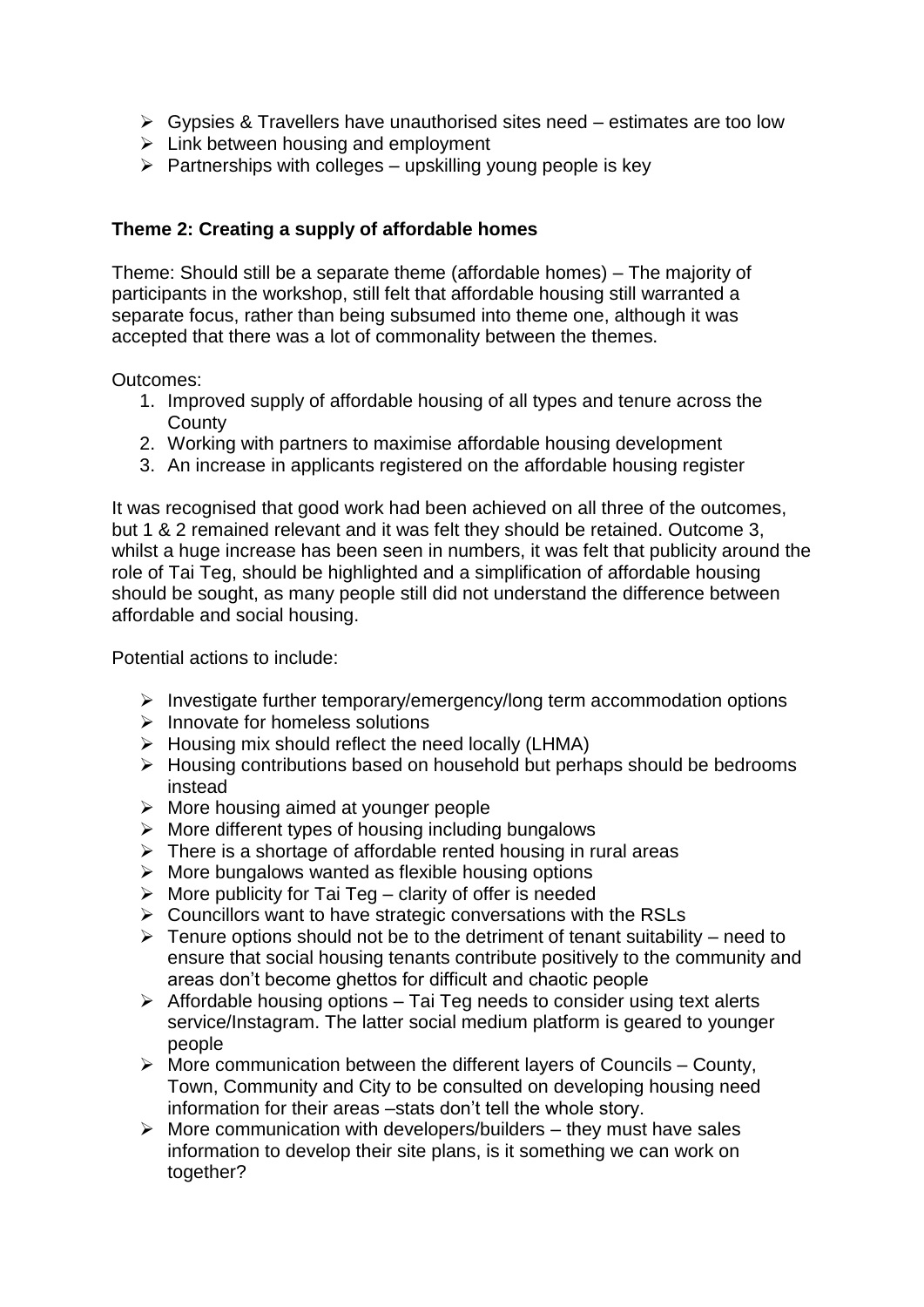- $\triangleright$  Housing should be flexible the needs of the young and older should be considered
- $\triangleright$  Planning obligations need to be reviewed to see if smaller homes can be developed without causing higher costs for developers

## **Theme 3 – Safe & Healthy Homes**

Theme: All groups agreed that the theme is still relevant and appropriate.

Outcomes:

General agreement that the outcomes are still relevant but need re-wording slightly to update. Several groups picked up that Outcome 4 seemed to be worded badly and should probably read something like "Target limited financial resources……….." Investigate opportunities for limited financial resources…."

Some debate about whether the control of use of holiday caravan parks for holiday use outcome is now business as usual or not. On balance Members though we'd made really good progress but it was still an issue and they would like to keep reference to it in the strategy to maintain the profile and to ensure the project continues to be resourced.

Concern from some members that small sites are cropping up in the countryside. If holiday use – do they have appropriate consents? Are some slipping into residential use and if so do they have consent and have they been captured on our caravan site database?

Outcome 1 DCC Housing Stock achieved WHQS in 2014 its now about maintaining the standard. WHQS outcome should be retained but re-worded to reflect DCC's position.

Potential actions to include:

Again general agreement that they still broadly relevant but need updating.

Some suggestions from members and officers:

- Continue with and extend Additional Licensing for HMO's in Rhyl and other towns within the county
- Manage,/implement/enforce Minimum Energy Efficiency Standards (MEES) in private rented sector
- Develop formal arrangement with housing management provider to manage complex/absentee landlord cases (i.e. IMO's)
- Continue to develop partnership project with homelessness team and providers to ensure better quality accommodation (including reducing potential overcrowding at source)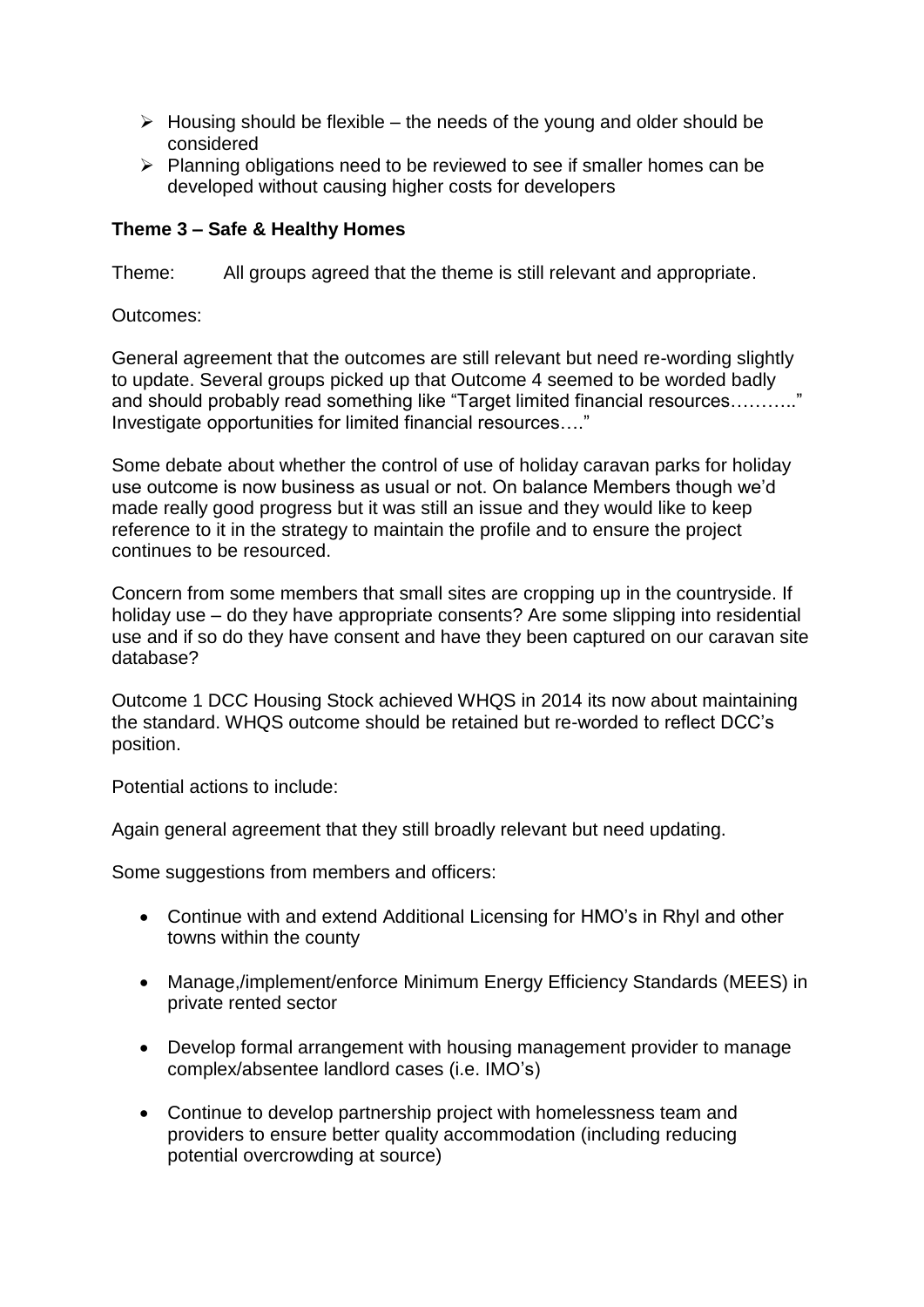Campaign to empower private rents sector tenants i.e. raise awareness of tenants' rights and landlord obligations.

# **Theme 4: Homes and support for vulnerable people**

Theme: Most groups were happy with the theme and the wording.

Outcomes: Agreed that the desired outcomes are still relevant apart from outcome 6 which relates to the introduction of SARTH, which has already been implemented.

Potential actions to include:

- $\triangleright$  What housing is available for people with low needs (carers)?
- $\triangleright$  Provision for people who are older with large properties who want retirement bungalows (plus alternatives)
- $\triangleright$  Welfare cap of £55 for those under 35 partnerships with education
- $\triangleright$  How do we communicate our Denbighshire County Council offer to the community?
- $\triangleright$  Planning has worked against some our services versus quality living (Rhyl) Regeneration) – e.g. some charity provision (register of fragmented projects)
- $\triangleright$  Regeneration should consider specific housing for younger people (transitional living) as a stepping stone – multi-agency approach
- $\triangleright$  The greatest support for people is other people (shared living) and return to "old" culture
- $\triangleright$  All new build should be accessible
- $\triangleright$  "Vulnerable" need to be separated into categories older, younger, mental health. Continuum – who is more vulnerable than the next person
- $\triangleright$  Council homelessness properties specific outcome. Council and RSLs need alternative housing
- $\triangleright$  Energy ratings tackling fuel poverty, EPC, LAD and NEST
- $\triangleright$  People falling through the gaps with homelessness, not the traditional rough sleepers but also sofa surfers
- $\triangleright$  Older people trapped in larger properties as there is no suitable move on accommodation for them, more bungalows needed in social housing

### **Theme 5: Promoting and supporting communities**

Theme: Yes, the theme is still relevant as this is important to ensure we build sustainable communities and paces where people want to live and work.

Most groups were happy with the theme and the wording. One group suggested combining theme 1 and theme 2 together.

Outcomes: Need new outcomes to reflect the need to create mixed communities, including getting the physical attributes right when delivering new build, town centre regen such as shared spaces, open spaces, community facilities,